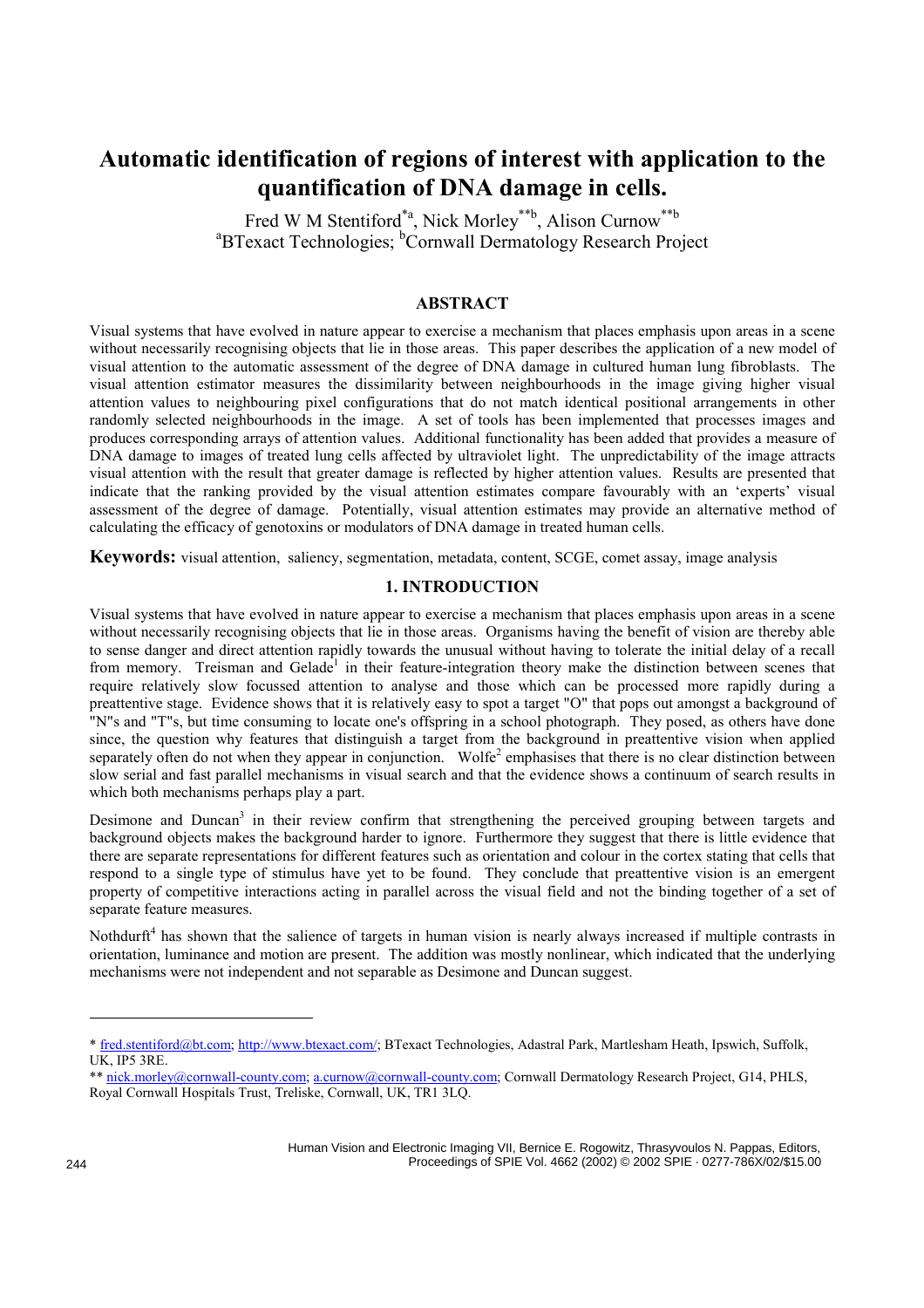Experiments by Reinagel and Zador<sup>5</sup> using eye trackers show that subjects are attracted by image regions possessing high contrast and also by neighbourhoods in which pixel correlations drop off rapidly with distance. They observe that this strategy increases the entropy of the effective visual input and is in accord with measures of informativeness and cognitive surprise.

Early computational models<sup>6</sup> of attention generate maps that encode the visual environment for different elementary features such as orientation of edges and colour contrast and combine these into an overall saliency map. The most conspicuous neighbourhoods are taken to be those that give rise to the most activity in the saliency map as a result of activity in corresponding feature maps. Many authors have put emphasis upon identifying specific features that are normally associated with saliency and combining these to produce such maps. Milanese *et al.*<sup>7</sup> used five feature maps in their analysis of static scenes. After applying filters and passing the maps through a nonlinear relaxation process, they are averaged and thresholded to produce the saliency map. Itti et al<sup>8</sup> have defined a system which models visual search in primates. 42 features based upon linear filters and centre surround structures encoding intensity, orientation and colour, are used to construct a saliency map that reflects areas of high attention. Supervised learning is suggested as a strategy to bias the relative weights of the features in order to tune the system towards specific target detection tasks. They observed that salient objects appearing strongly in only a few dimensions may be masked by noise present in a larger number of dimensions.

Osberger and Maeder<sup>9</sup> identified perceptually important regions by first segmenting images into homogeneous regions and then scoring each area using a number of intuitively selected measures. The approach was limited by the success of the segmentation techniques used. Luo and Singhal<sup>10</sup> also devised a set of intuitive saliency features and weights and used them to segment images to depict regions of interest. The integration of the features was not attempted. Marichal *et al.*<sup>11</sup> used fuzzy logic to segment object boundaries before assigning levels of interest based upon a number of criteria. Zhao *et al*. 12 employed features reflecting size, distance from the centre of the image, boundary length, compactness and colour to determine region importance.

Walker *et al.*<sup>13</sup> suggested that object features that best expose saliency are those which have a low probability of being mis-classified with any other feature. Mudge *et al.*<sup>14</sup> also considered the saliency of a configuration of object components to be inversely related to the frequency that those components occur elsewhere. However, there is evidence that visual systems do not make use of sets of predefined features that we might intuitively believe to be important in attention mechanisms. Salient features are most likely to be different in different images and seem to emerge only at the time the images are processed. Furthermore, during preattentive vision rapid processing appears to take place in parallel in which visual neighbourhoods compete for attention. Reinagel *et al*. have shown that the neighbourhoods which are more likely to be distinctive and significant for preattentive vision are those that are quite small and only subtend a fraction of a degree to the eye.

In order to avoid an initial constraining commitment to predefined features the approach taken in this paper generates large numbers of random features as part of the process of measuring saliency. These features are tested on a trial and error basis and are selected for their capacity to distinguish small neighbourhoods from others in the image. The ease with which such features can be found serves as a plausible estimate of visual attention for each neighbourhood. This technique allows numerous nonlinear combinations of elementary measurements of colour and pixel relationships to compete and be assessed without suffering a combinatorial explosion. It would be expected that contrasts appearing in more than one dimension (eg both in luminance and edge orientation) would allow more scope for generating successful features and hence high visual attention scores.

The method has been successfully applied to the compression of static images<sup>15</sup>. By identifying regions of interest it is possible to achieve high compressions rates without affecting the perceptual quality of certain categories of images. This paper describes an application of this model to the automatic assessment of the degree of DNA damage observed in cultured human lung fibroblasts $^{16}$ .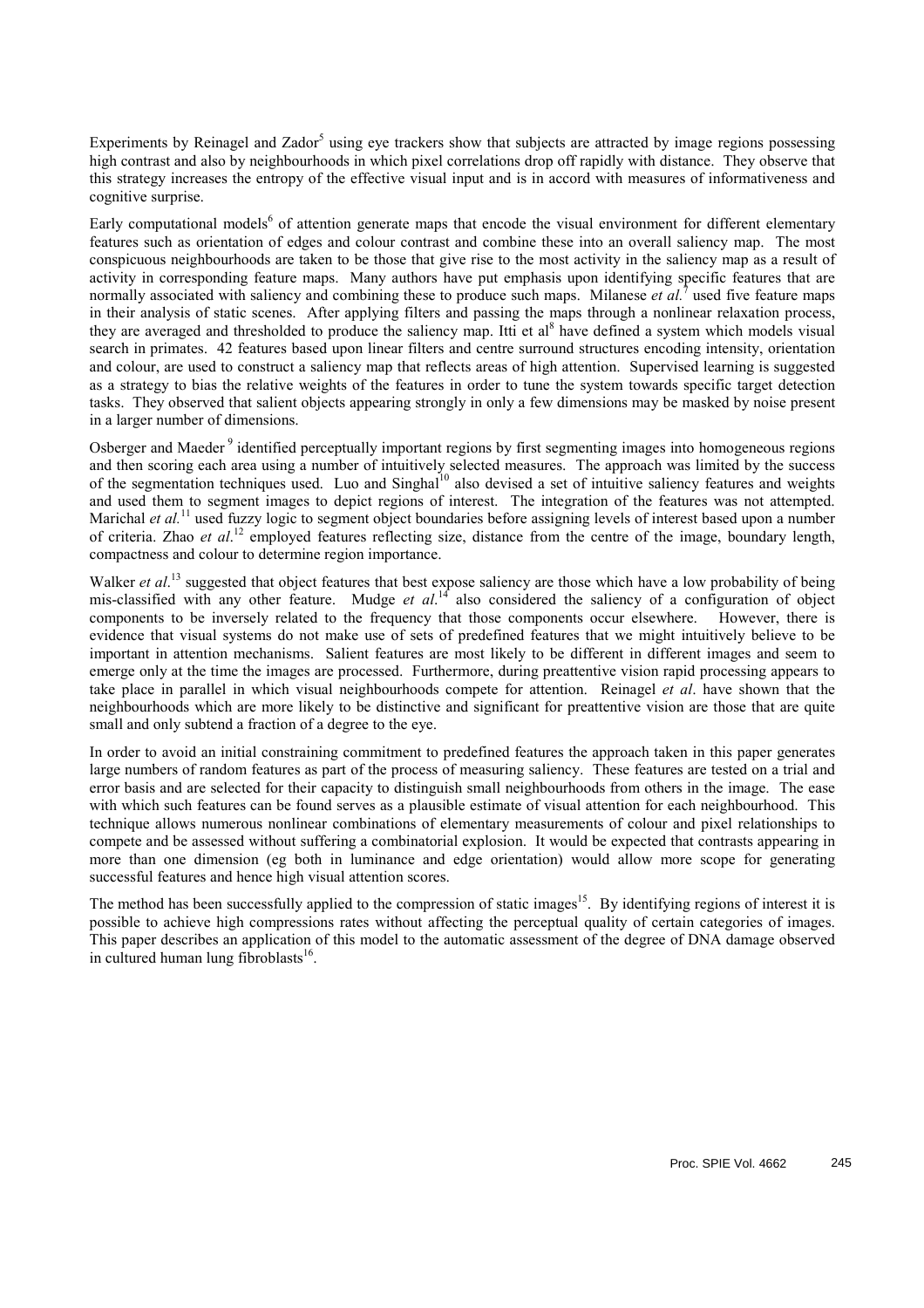

Fig. 1: Six-category visual scoring system devised from monochromatic digitalised images of actual comets, which represent the full range of DNA migration in incremental stages, with Type 1 representing little or no DNA migration through to Type 6, representing maximum DNA migration.

### **2. MEASURING DNA DAMAGE**

In order to evaluate the genotoxicity of a substance, a method is required first to expose cellular DNA to the genotoxin, second to observe the DNA damage and third to quantify this damage.

In this study cultured human lung fibroblasts were embedded in a gel and, after transfer to glass microscope slides, irradiated with ultraviolet light for 90 seconds. The damage generated by this insult was then observed using the comet assay otherwise known as the single cell gel electrophoresis (SCGE), first introduced by Ostling and Johanson<sup>17</sup> and modified by Singh *et al.*<sup>18</sup>. Briefly, the slides were placed in a high salt solution to lyse cellular and membrane proteins leaving cellular DNA free to migrate when electrophoresed. The slides were then transferred to an electrophoresis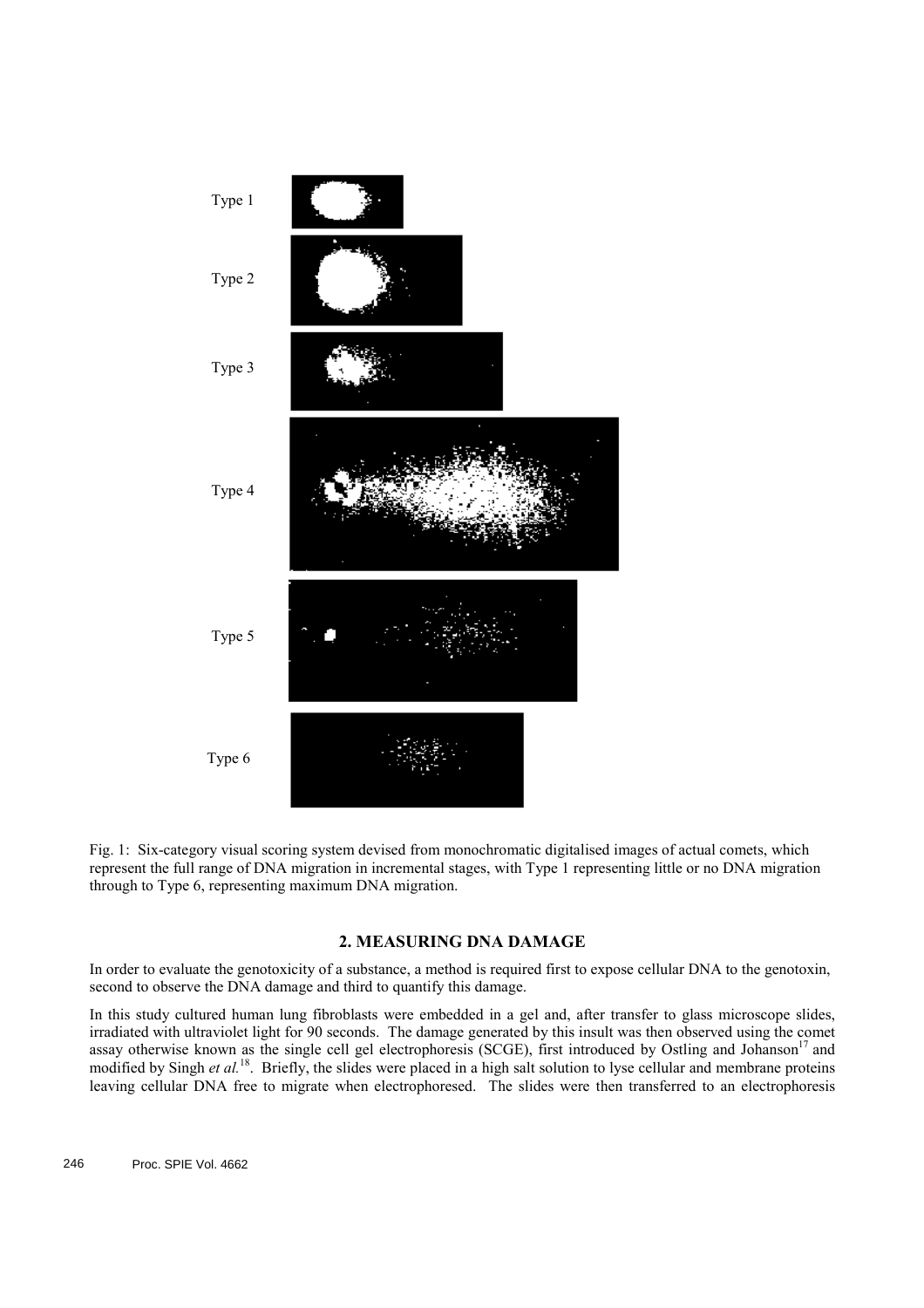buffer, left for forty minutes to allow time for the unwinding of double stranded DNA and for strand separation before they were electrophoresed at 20 V ( $\sim$ 300 mA) for 24 minutes to cause DNA migration. Finally the slides were removed from the buffer, neutralised and left to air dry before the treated cells were stained with a fluorescent DNA marker (60 µg/ml ethidium bromide) so that they could be viewed using a light microscope with an epifluorescent attachment. During electrophoresis smaller fragments of DNA migrate further distances than larger fragments. The more lesions induced in cellular DNA the greater the number of smaller fragments produced and therefore the greater the amount of DNA which migrates away from the main DNA mass (nucleoid) – hence, the degree to which the DNA migrates after insult is a measure of damage the cell has sustained. Collins *et al.*19 devised a five-category visual scoring system to characterise 'comets' according to the degree of DNA migration (tail formation) and nucleoid (otherwise known as the head or body) shrinkage (the reduction in the head DNA mass). For this research reported here Collins' scoring system was slightly modified to provide a six-category visual scoring system<sup>20</sup> (Fig. 1)

The level of DNA damage induced in the cells was evaluated using the visual scoring system. The visual scoring system is a rapid and reliable method of determining the differences between comets and therefore an effective system of evaluating genotoxins and modulators of DNA damage. However, while this method of scoring the comets rapidly produces qualitative data on the extent of DNA migration in single cells, it could be criticised for having a degree of subjectivity in assessing differences between comets. To counter this criticism the data is validated with robust nonparametric hypothesis tests for a significant difference. In contrast to the visual system, commercial computer imaging equipment and software is available for analysing the comets and producing continuous, quantitative data on different aspects of the comets such as the total area of a comet and the length to which the DNA has migrated. For example Comet assay II (Perceptive Instruments, Surrey,  $UK)^{21}$ , can provide quantitative data on ten different comet parameters thus enabling parametric hypothesis testing and therefore a relatively sensitive method of analysing specific aspects of the comets. The parameters which correlate best with the visual scoring system are tail intensity, which is the percentage DNA in the tail, and tail moment (which combines the distance of DNA migration with relative amount)<sup>22</sup>. In order for tail intensity and tail moment to be calculated accurately a peak intensity in mean grey level has to be detected in the centre of the comet head as well as the detection of the entire migrated DNA, which possibly may be of very low intensity and therefore difficult to detect. In addition, image analysis by computer software can be adversely affected by artefact, comets overlaying each other and background fog, generated by fluctuations in the quality of the gel.

## **3. INFORMATION ATTENTION FRAMEWORK**

The model of pre-attentive visual attention used in this paper relies upon the dissimilarity between neighbourhoods in the image. Visual attention values are higher when neighbouring pixel configurations do not match identical positional arrangements in other randomly selected neighbourhoods in the image. Neighbourhoods are matched if the colour values of pixels are separated by a distance less than a certain threshold in the chosen colour space<sup>23</sup>.

Let a set of measurements **a** correspond to a location **x** in bounded n-space  $(x_1, x_2, x_3, ..., x_n)$  where

$$
x = (x_1, x_2, x_3, ..., x_n)
$$
 and  $a = (a_1, a_2, a_3, ..., a_p)$ 

Define a function **F** such that  $\mathbf{a} = \mathbf{F}(\mathbf{x})$  wherever **a** exists. It is important to note that no assumptions are made about the nature of **F** eg continuity. It is assumed that **x** exists if **a** exists.

Consider a neighbourhood N of **x** where

$$
\{x' \in N \text{ iff } |x_i - x'_i| \le \epsilon_i \; \forall \; i\}
$$

Select a set of m random points  $S_x$  in N where

 $S_x = {\bf{x}'_1, x'_2, x'_3, ..., x'_m}$  and  $F(x'_i)$  is defined.

Select another location **y** for which **F** is defined.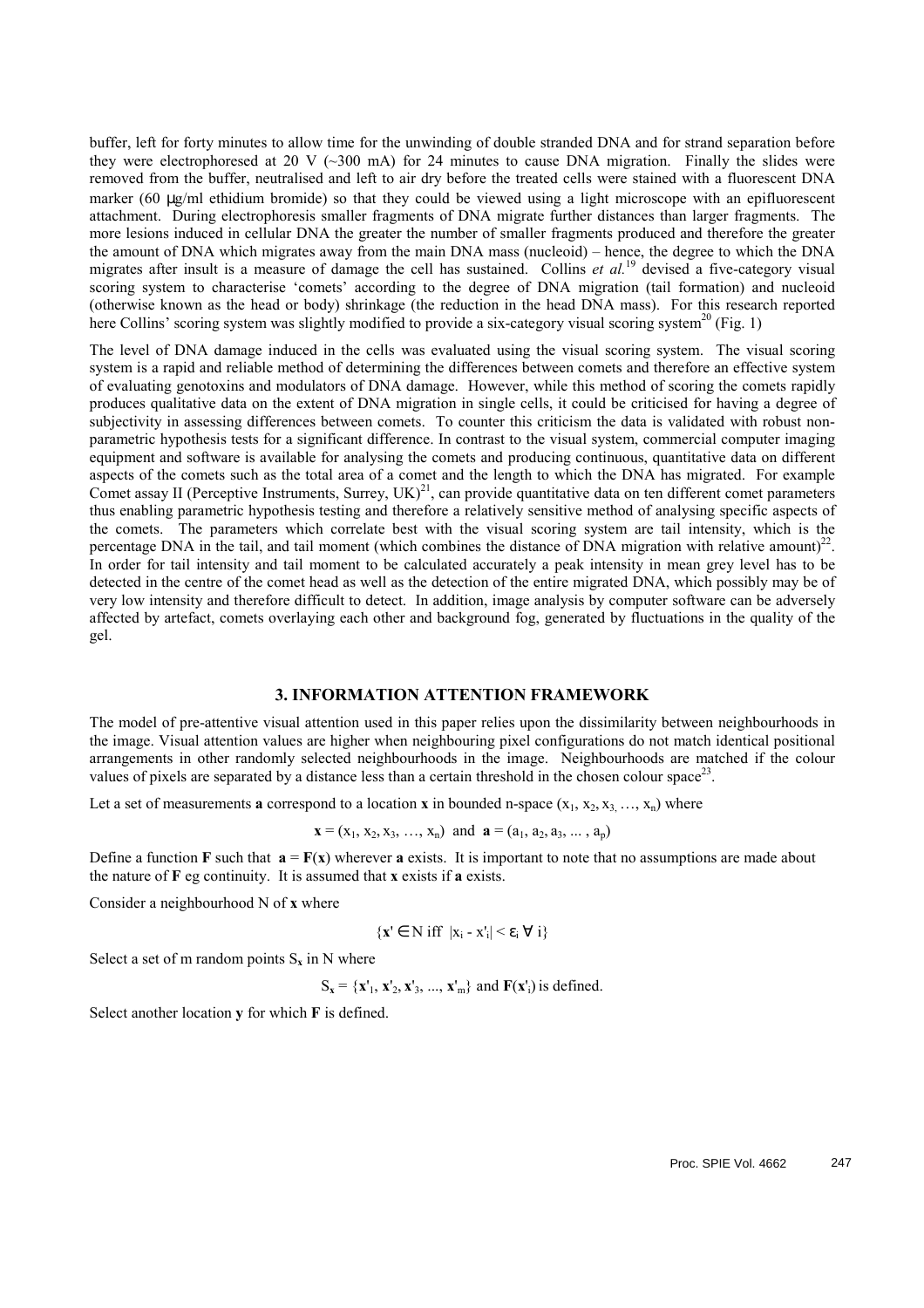Define the set  $S_y = \{y'_1, y'_2, y'_3, ..., y'_m\}$  where

$$
\mathbf{x} - \mathbf{x}'_i = \mathbf{y} - \mathbf{y}'_i
$$
 and  $\mathbf{F}(\mathbf{y}'_i)$  exists.

The neighbourhood of **x** is said to match that of **y** if

$$
|F_j(\mathbf{x}) - F_j(\mathbf{y})| \le \delta_j \text{ and } |F_j(\mathbf{x}_i') - F_j(\mathbf{y}_i')| \le \delta_j \quad \forall \ i, j.
$$

In general  $\delta_i$  is not a constant and will be dependent upon the measurements under comparison ie.

 $\delta_i = f_i(\mathbf{F}(\mathbf{x}), \mathbf{F}(\mathbf{v}))$ 

A location **x** will be worthy of attention if a sequence of t neighbourhoods matches only a small number of other neighbourhoods in the space.

In the case of a two-dimensional still image, m pixels **x**' are selected in the neighbourhood of a pixel **x** (Fig. 2). Each of the pixels might possess three colour intensities, so  $F(x') = a = (r, g, b)$ .



Fig. 2: Neighbourhood at **x** mismatching at **y**.

The neighbourhood of a second pixel **y** matches the first if the colour intensities of all m + 1 corresponding pixels have values within δ of each other. Pixels **x** that achieve high mismatching scores over a range of t neighbouring pixel sets S**x** and pixels **y** are assigned a high estimate of visual attention. This means that pixels possessing novel colour values that do not occur elsewhere in the image will be assigned high visual attention estimates. It also means that neighbourhoods that span different coloured regions (eg edges) are naturally given high scores if those colour adjacencies with those orientations only occur rarely in the scene.

The gain of the scoring mechanism is increased significantly by retaining the pixel configuration  $S_x$  if a mismatch is detected, and re-using  $S_x$  for comparison with the next of the t neighbourhoods. If however,  $S_x$  subsequently matches another neighbourhood, the score is not incremented, and an entirely new configuration  $S_x$  is generated ready for the next comparison. In this way competing configurations are selected against if they contain little novelty and turn out to represent structure that is common throughout the image. Indeed it is likely that if a mismatching pixel configuration is generated, it will mismatch again elsewhere in the image, and this feature in the form of S**x** once found, will accelerate the rise of the visual attention score provided that the sequence is not subsequently interrupted by a match.

The size of neighbourhoods is specified by the maximum distance components  $\varepsilon_i$  to the pixel being scored. The neighbourhood is compared with the neighbourhoods of t other randomly selected pixels in the image that are more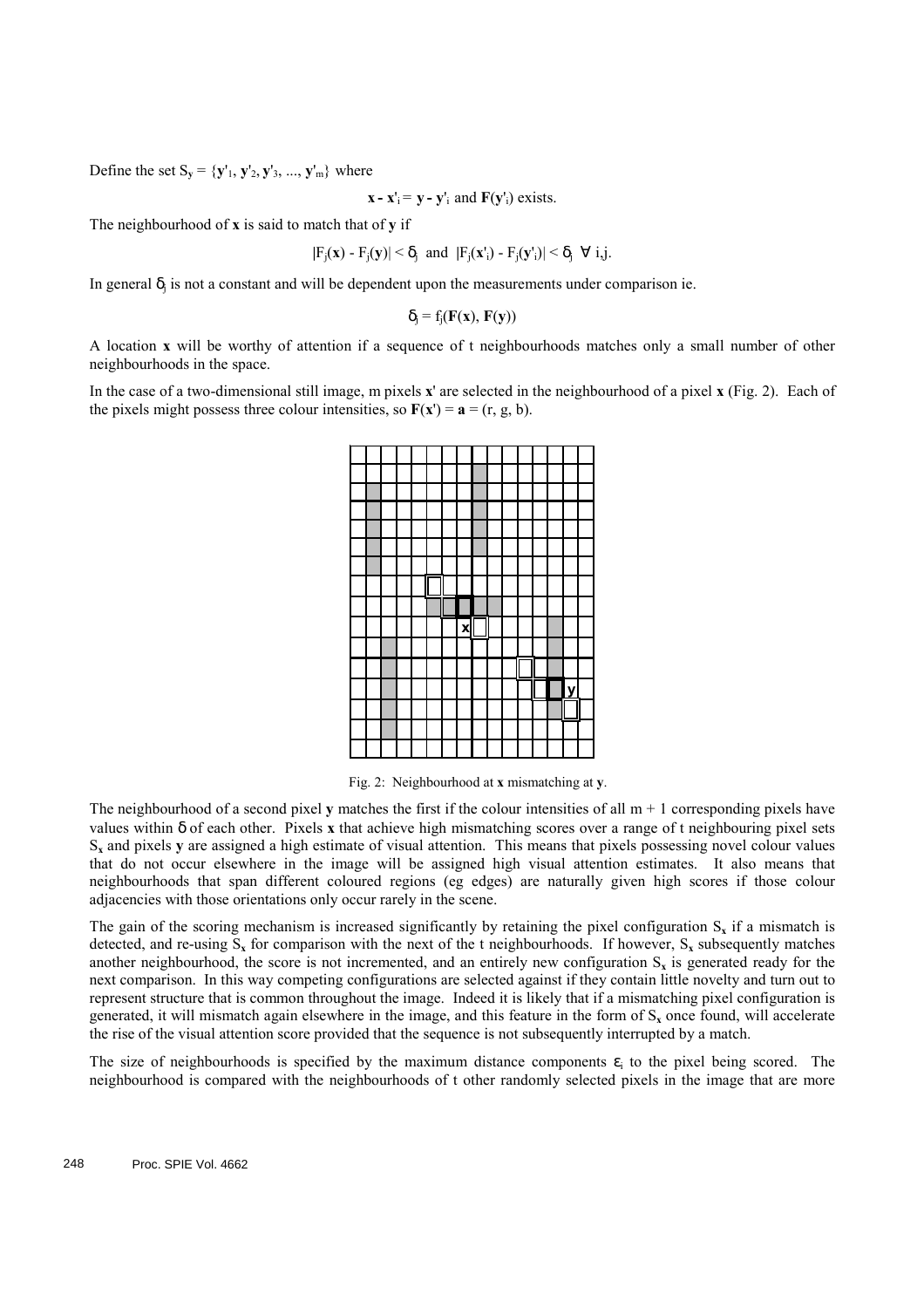than a distance epsilon from the boundary. Typically  $\varepsilon_i = 4$  and  $t = 100$ , with  $m = 3$  neighbouring pixels selected for comparison. Larger values of m and the  $\varepsilon_i$  are selected according to the scale of the patterns being analysed. Increasing the value of t improves the level of confidence of the detail in the attention estimate display.



Fig. 3: Image and visual attention map

The visual attention estimator has been implemented as a set of tools that processes images and produces corresponding arrays of attention values. The attention values are thresholded and those above the threshold are displayed using a continuous spectrum of false colours with the maximum scores being marked with a distinctive colour. The analysis has yielded a number of promising results on real images (Fig. 3). Additional functionality has been added that provides a new measure of DNA damage to images of treated lung cells affected by ultraviolet light. The unpredictability of the image attracts visual attention with the result that greater damage is reflected by higher attention values.

### **4. RESULTS**

29 unlabelled grey level images of cells suffering various levels of damage were supplied for analysis. It was immediately apparent that the distribution of grey levels within each image was very broad with no special features being immediately apparent. This meant that as the visual attention measure associated high scores with neighbourhoods possessing unique configurations of grey levels, it simply highlighted the whole comet area and did not identify any special features in individual comet images. This would not have been the case had a large number of comets been present in a composite image in which comets were likely to share similarities of appearance, and hence reduce the likelihood of unique structures being present.



Fig. 4: Comet images (ID = 2, 15)

However, it was also apparent that the grey level distributions were significantly different in many of the images (Fig. 4). This was due mainly to the nature of the material in the comets and differences in the level of damage induced in the cells. Furthermore illumination can be affected by a gradual deterioration in the DNA marker. Unfortunately the visual attention measure has no way of distinguishing pre-processing artefacts from anomalies actually present in the content and tended to highlight irrelevant features eg relatively rare bright areas. This problem could again be mitigated by processing larger numbers of comets so that experimental variability is factored out. Alternatively each comet image could be normalised in an appropriate fashion; this was not attempted because of the inevitable danger of introducing intuitive judgements into the processing that would not be generically applicable to other data. However, several normalisation strategies do merit further study in this application.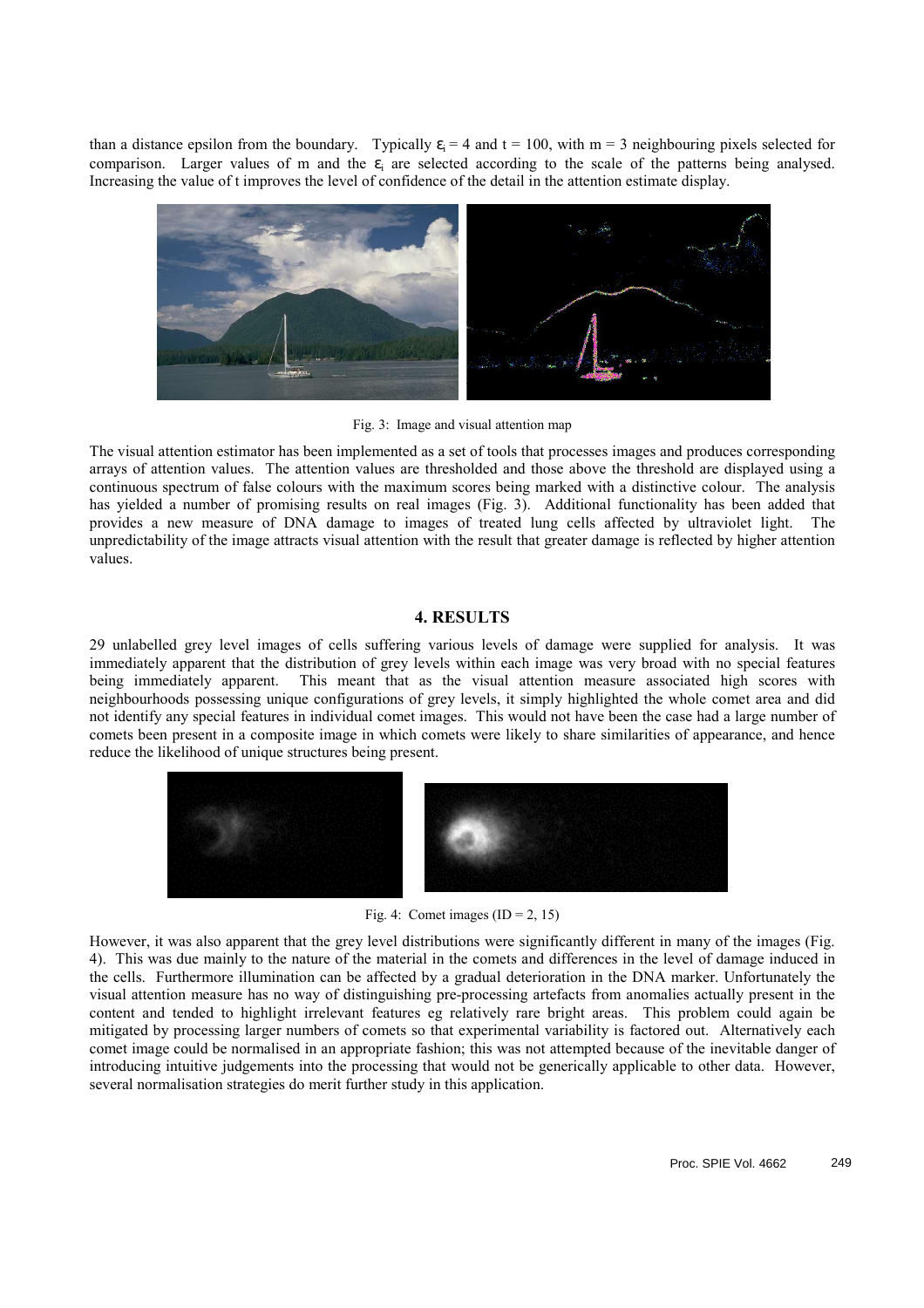In view of these problems it was decided to crop each comet image and prepare a single 911 x 576 pixel image that depicted all 29 comets. This would allow the visual attention mechanism to highlight anomalies within the context of the total data set. It was also decided that thresholding the composite image would remove most of the distracting grey level variability between comets and at the same time preserve the DNA migration in the resulting image (Fig. 5). Care was taken to ensure that each comet image was separated from others by a pixel distance greater than  $2\varepsilon_i$  (ie  $\geq$ 9) to prevent attention scores being raised because of arbitrary adjacencies arising from the layout.

The composite image was processed on a 866MHz Pentium in 183 seconds with parameters  $\{t=100$ ; m=3;  $\varepsilon$ <sub>i</sub>=3} to produce an array of attention scores. The scores are represented in a map (Fig. 6) generated using pixels scoring more than 80% of the overall maximum score and false colours assigned to represent scores in this range. Pixels with the highest attention scores were tagged and displayed with a distinctive colour in the map. The number of maximum scoring pixels associated with each comet area was used as the measure of cell damage (Table 1).



Fig. 5: Thresholded comet images (IDs =  $1 - 29$  top to bottom left to right)



Fig. 6: Visual attention map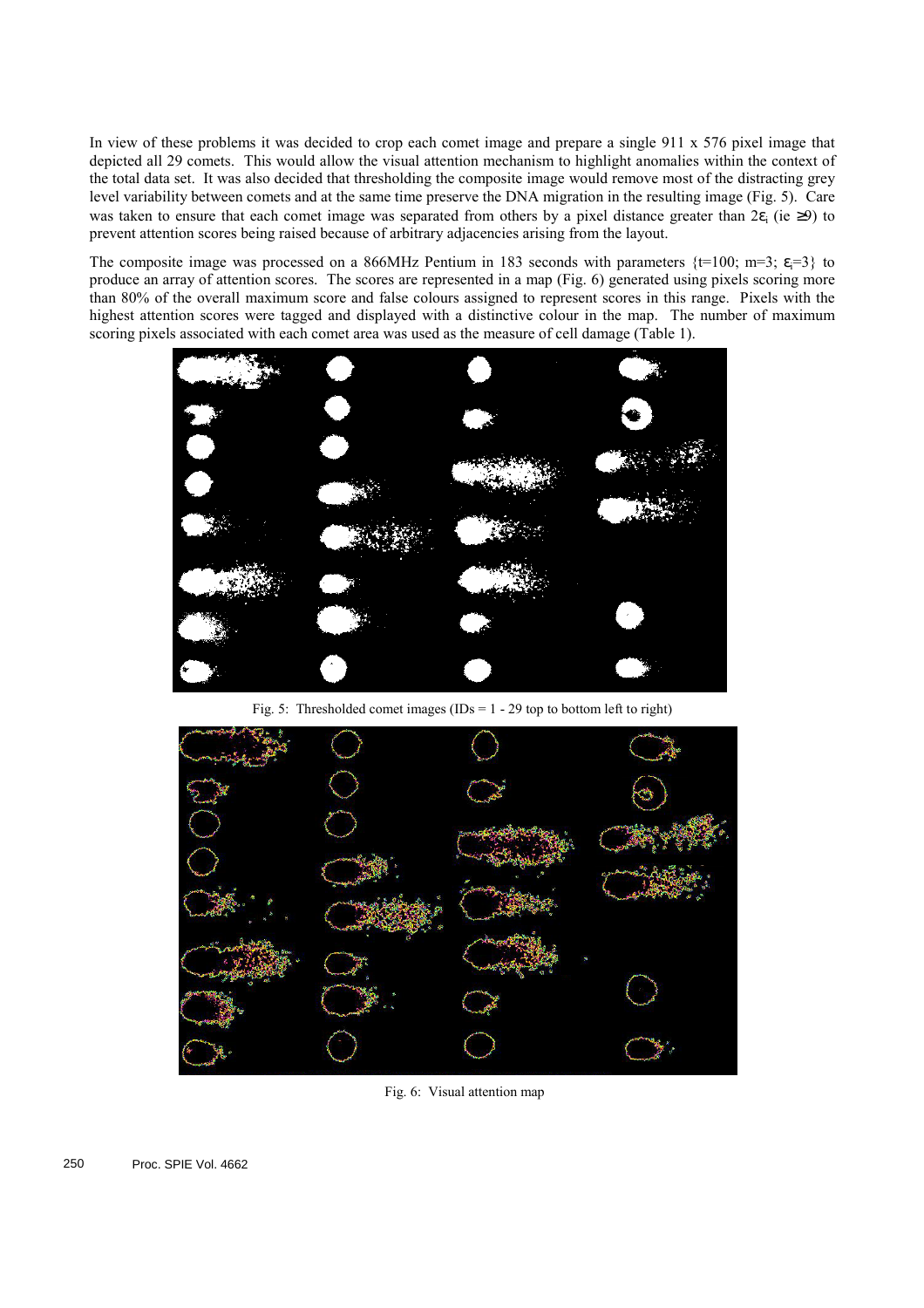| <b>Comet ID</b> | <b>Mean Comet</b><br><b>Score</b> | <b>Attention</b><br><b>Score</b> | Area (pixels) | Score:Area<br>Ratio | Tail<br>Length |
|-----------------|-----------------------------------|----------------------------------|---------------|---------------------|----------------|
| 26              | $\overline{4}$                    | 512                              | 2138          | 0.24                | 14.63          |
| 13              | $\overline{4}$                    | 628                              | 3071          | 0.20                | 9.16           |
| 19              | $\overline{4}$                    | 724                              | 5118          | 0.14                | 18.40          |
| 27              | $\overline{4}$                    | 394                              | 3115          | 0.13                | 11.23          |
| 5               | $\overline{4}$                    | 195                              | 1567          | 0.12                | 11.53          |
| 20              | $\overline{4}$                    | 358                              | 2938          | 0.12                | 9.75           |
| 21              | $\overline{4}$                    | 453                              | 3804          | 0.12                | 11.90          |
| $\overline{7}$  | 3                                 | 297                              | 2510          | 0.12                | 6.28           |
| 6               | $\overline{4}$                    | 545                              | 4813          | 0.11                | 12.86          |
| 12              | $\overline{\mathbf{3}}$           | 225                              | 2196          | 0.10                | 5.62           |
| $\overline{c}$  | $\overline{\mathbf{3}}$           | 116                              | 1162          | 0.10                | 2.81           |
| $\mathbf{1}$    | $\overline{4}$                    | 393                              | 5569          | 0.07                | 10.71          |
| 18              | 3                                 | 80                               | 1149          | 0.07                | 4.95           |
| 22              | $\overline{\mathbf{3}}$           | 78                               | 1124          | 0.07                | 3.77           |
| 15              | $\overline{\mathbf{3}}$           | 176                              | 2574          | 0.07                | 7.83           |
| 29              | $\overline{\mathbf{3}}$           | 88                               | 1342          | 0.07                | 5.10           |
| 24              | $\overline{\mathbf{3}}$           | 115                              | 1777          | 0.06                | 5.25           |
| $\,$ 8 $\,$     | $\overline{\mathbf{3}}$           | 96                               | 1520          | 0.06                | 9.31           |
| 14              | $\overline{\mathbf{3}}$           | 76                               | 1297          | 0.06                | 3.62           |
| 25              | $\overline{c}$                    | 101                              | 1789          | 0.06                | 1.33           |
| 23              | $\overline{c}$                    | 54                               | 1298          | 0.04                | 2.29           |
| 16              | $\overline{c}$                    | 61                               | 1497          | 0.04                | 1.40           |
| $\mathfrak{Z}$  | $\overline{c}$                    | 57                               | 1431          | 0.04                | 1.40           |
| 11              | $\overline{c}$                    | 54                               | 1360          | 0.04                | 2.14           |
| 10              | $\overline{c}$                    | 49                               | 1242          | 0.04                | 2.66           |
| 28              | $\overline{c}$                    | 58                               | 1582          | 0.04                | 1.11           |
| $\mathfrak{Z}$  | $\overline{c}$                    | 45                               | 1361          | 0.03                | 1.55           |
| 9               | $\overline{c}$                    | 43                               | 1355          | 0.03                | 2.96           |
| 17              | $\overline{2}$                    | 36                               | 1267          | 0.03                | 2.44           |

Table 1: Attention scores in decreasing score/area ratio

Each cell had been assigned a Mean Comet Score (MCS) which reflected a visual measure of damage: 2 - little damage; 3 - medium damage; 4 - significant damage (Fig. 1). The area of each displayed comet in pixels and the length of the comet tail were also recorded. The results in table 1 are ordered in decreasing values of the ratio of attention score to comet area. Most comets were ordered correctly in relation to the MCS, however, two comets (IDs =  $1,7$ ) are out of position although still lie quite close to the correct subjective assessment.

Amongst many other possible measures, comet tail length produces one of the best orderings in this set of images, but two comets are again out of position (IDs = 2,14). Comet image no. 1 is clearly badly damaged, but the image capture and thresholding has left the tail much less fragmented than the others and hence produces lower scores in proportion to its area. Careful inspection of comet no. 7 reveals that although the damage does not appear to spread over a great area, the disruption is more finely divided than other comets in the experiment and perhaps merits closer inspection to determine the reasons for this.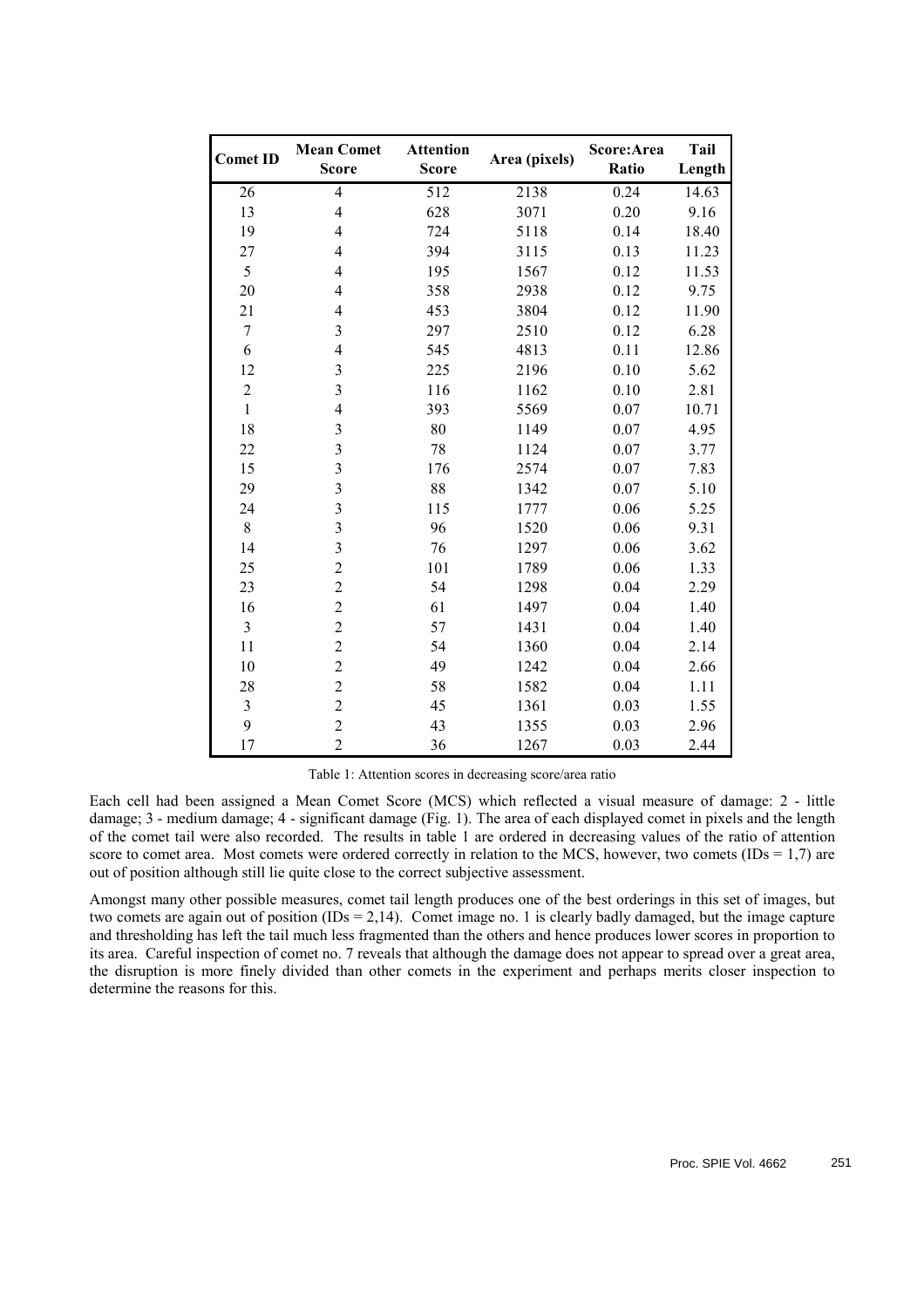### **5. CONCLUSIONS**

The results of this study of cells exposed to a genotoxin show that the DNA damage estimated by attention values are comparable to the estimates produced by a skilled analyst using a reliable visual scoring system. Furthermore, the visual scoring system only produces qualitative data that is validated with non-parametric statistical tests, and it is possible that measures of visual attention will offer quantitative data on the overall nature of the comet and enable the detection of more subtle effects. However, the attention measures cannot discriminate between artefacts and comets, and comets overlaying each other. Some manual involvement is therefore necessary to exclude extraneous material.

Current automated image analysis software presently exists that offers an alternative method of evaluating DNA damage to treated cells. These methods detect a number of different comet parameters and provide quantitative data that allows parametric hypothesis statistical analysis derived from specific features of the comet like tail intensity and other aspects known to be relevant. In future attention values may provide an alternative automated image analysis system which provides quantitative data based on the entire comet and not limited to a set of predetermined feature measurements.

## **REFERENCES**

- 1. A. M. Treisman and G. Gelade, "A feature-integration theory of attention", Cognitive Psychology, **12**, pp. 97-136, 1980.
- 2. J. M. Wolfe, "Visual Search" in "Attention" edited by H Pashler, Psychology Press, 1998.
- 3. R. Desimone and J. Duncan, "Neural mechanisms of selective visual attention", Annu. Rev. Neurosci., **18**, pp. 193- 222, 1995.
- 4. H. C. Nothdurft, "Salience from feature contrast: additivity across dimensions", Vision Research, **40**, pp. 1183- 1201, 2000.
- 5. P. Reinagel and M. Zador, "Natural scene statistics at the centre of gaze", Network: Comp. Neural Syst., **10**, pp. 341-350, 1999.
- 6. C. Koch and S. Ullman, "Shifts in selective visual attention: towards the underlying neural circuitry", Human Neurobiol., **4**, pp. 219-227, 1985.
- 7. R. Milanese, S. Gil and T. Pun, "Attentive mechanisms for dynamic and static scene analysis", Optical Engineering, **34**, No 8, pp. 2420-2434, August 1995.
- 8. L. Itti, C. Koch and E. Niebur, "A model of saliency-based visual attention for rapid scene analysis", IEEE Trans PAMI, **20**, No 11, pp. 1254-1259, November 1998.
- 9. W. Osberger and A. J. Maeder, "Automatic identification of perceptually important regions in an image",  $14<sup>th</sup>$ IEEE Int. Conference on Pattern Recognition, 16-20<sup>th</sup> August 1998.
- 10. J. Luo and A. Singhal, "On measuring low-level saliency in photographic images", IEEE Conf. On Computer Vision and Pattern Recognition, June 2000.
- 11. X. Marichal, T. Delmot, C. De Vleeschouwer, V. Warscotte and B. Macq, "Automatic detection of interest areas of an image or of a sequence of images", IEEE Int. Conf on Image processing, 1996.
- 12. J. Zhao, Y. Shimazu, K. Ohta, R. Hayasaka, and Y. Matsushita, "An outstandingness oriented image segmentation and its application", Int. Symposium on Signal Processing and its Applications, August 1996.
- 13. K. N. Walker, T. F. Cootes and C. J. Taylor, "Locating Salient Object Features", British Machine Vision Conference, 1998.
- 14. T. N. Mudge, J. L. Turney and R. A. Volz, "Automatic generation of salient features for the recognition of partially occluded partsî, Robotica, **5**, pp. 117-127, 1987.
- 15. F. W. M. Stentiford, "An estimator for visual attention through competitive novelty with application to image compression", 22<sup>nd</sup> Picture Coding Symposium, Seoul, April 2001.